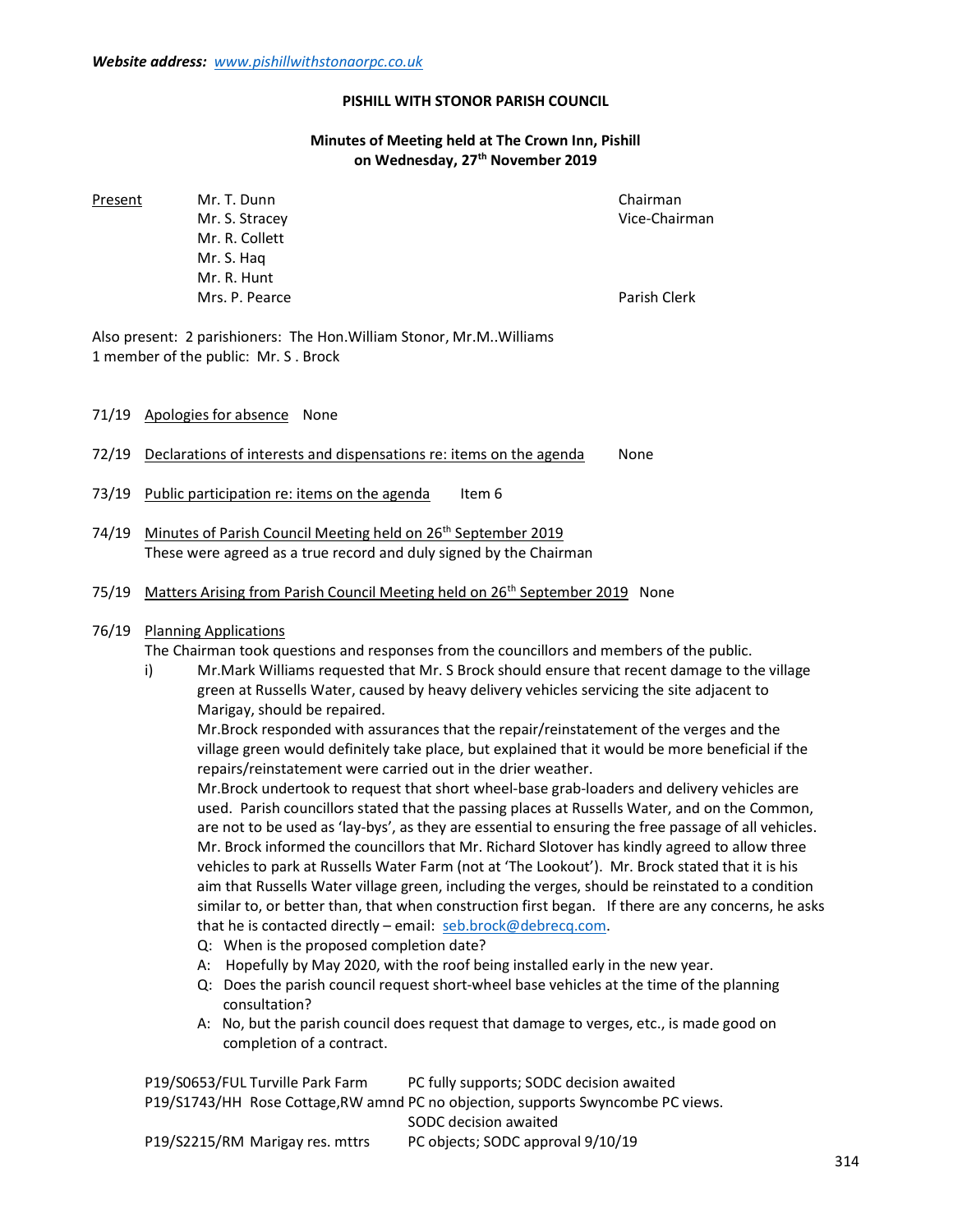#### 76/19 Planning Applications (cont)

|  | P19/S2324/FUL Bank Farm, Pishill     | PC no objection; SODC approval 10/10/19                    |
|--|--------------------------------------|------------------------------------------------------------|
|  | P19/S2443/FUL Marigay, RW, garage    | PC objects with letter; SODC approval 9/10/19              |
|  | P19/S2653/FUL Green Patch, RW        | PC objects, supported Swyncombe PC; SODC approval 28/10/19 |
|  | P19/S2655/HH Thatcher's, RW          | PC objects, supports Swyncombe PC; SODC decision awaited.  |
|  | P19/S2331/DIS Land adj Marigay amn   | PC objects; SODC fully discharged                          |
|  | P19/S3404/LB Highclere, Pishill Bank | PC fully supports; SODC decision awaited.                  |
|  | P19/S4023/LB Thatcher's, RW          | PC objects, supports Swyncombe PC; SODC decision awaited   |
|  |                                      |                                                            |

\_\_\_\_\_\_\_\_\_\_\_\_\_\_\_\_\_\_\_\_\_\_\_\_\_\_\_\_\_\_\_\_\_\_\_\_\_\_\_\_\_\_\_\_\_\_\_\_\_\_\_\_\_\_\_\_\_\_\_\_\_\_\_\_\_\_\_\_\_\_\_\_\_\_\_\_\_\_\_\_\_\_\_\_\_\_\_\_\_\_\_\_\_\_\_

 ii) P19/S2872/FUL Horseshoe Cottage, RW: The Chairman invited comments from a parishioner: "this is an invalid application, as it is against the law to erect gates on common land". The Parish Councillors agreed and considered that SODC should place an Order to remove the gates immediately, which SODC should enforce. Additionally it is noted that the application is for one gate only, whereas three have been erected. This will also be pointed out to SODC in the parish consultation response.

PC objects with letter; SODC decision awaited. The state of the state of the state of the state of the state of the state of the state of the state of the state of the state of the state of the state of the state of the st

#### 77/19 Defibrillators

| a) | <b>Celebration arrangements</b> | All parishioners have been invited to the celebration which<br>will be held at The Crown, Pishill on Wednesday 4 <sup>th</sup> December<br>at 6 p.m. Dr. David White, a recent heart attack survivor<br>who was kept alive with a local defibrillator, will cut the ribbon<br>and make a short speech. District Cllr. Anna Badcock will attend,<br>also Ms. Sarah Roberts (Millie's Dream) with her daughter Millie,<br>and Suzanne Stickley who will give a defibrillator demonstration<br>following the official opening. A glass of wine, soft drink, tea or<br>coffee will be served. The parish council had also invited County<br>Councillor Stephen Harrod and a representative of the Doris Field |
|----|---------------------------------|-----------------------------------------------------------------------------------------------------------------------------------------------------------------------------------------------------------------------------------------------------------------------------------------------------------------------------------------------------------------------------------------------------------------------------------------------------------------------------------------------------------------------------------------------------------------------------------------------------------------------------------------------------------------------------------------------------------|
| b) | Continuing maintenance          | Charitable Trust, but both had regretfully declined.<br>Regular maintenance of the defibrillators is required. It was<br>suggested that this could be carried out by the owner of The<br>Crown and the tenant of The Five Horseshoes. Mr. Richard Hunt<br>undertook to maintain the defibrillator at Upper Assendon Farm.<br>Full instructions are expected shortly, which the Clerk will relay.<br><b>PP</b>                                                                                                                                                                                                                                                                                             |

## 78/19 Parish Communications

| a)           | Mobile phone coverage      | Mr. Haq was unable to report any progress.                               |
|--------------|----------------------------|--------------------------------------------------------------------------|
| b)           | BT poles on B480 objection | A letter of objection was sent by the Chairman to BT on 16/10/19.        |
|              |                            | The response was unhelpful and it would appear that there is no          |
|              |                            | means of having the poles removed, in spite of there being no other      |
|              |                            | telegraph poles in the vicinity, all services being underground.         |
| C)           | Propsd imprymnt of website | The Clerk had emailed Vision ICT twice asking for a full                 |
|              |                            | breakdown of costs, but this had not yet been received.<br>b/f           |
| $\mathsf{d}$ | Noticeboard at Pishill     | Since the installation of the defibrillator at The Crown, there          |
|              |                            | TD/<br>is no noticeboard available in Pishill. Mr.Dunn and Mr. Stracey   |
|              |                            | will ask the owner whether there is a possibility that the notice<br>SS. |
|              |                            | board could be placed on the opposite side of the road in the            |
|              |                            | parking area.                                                            |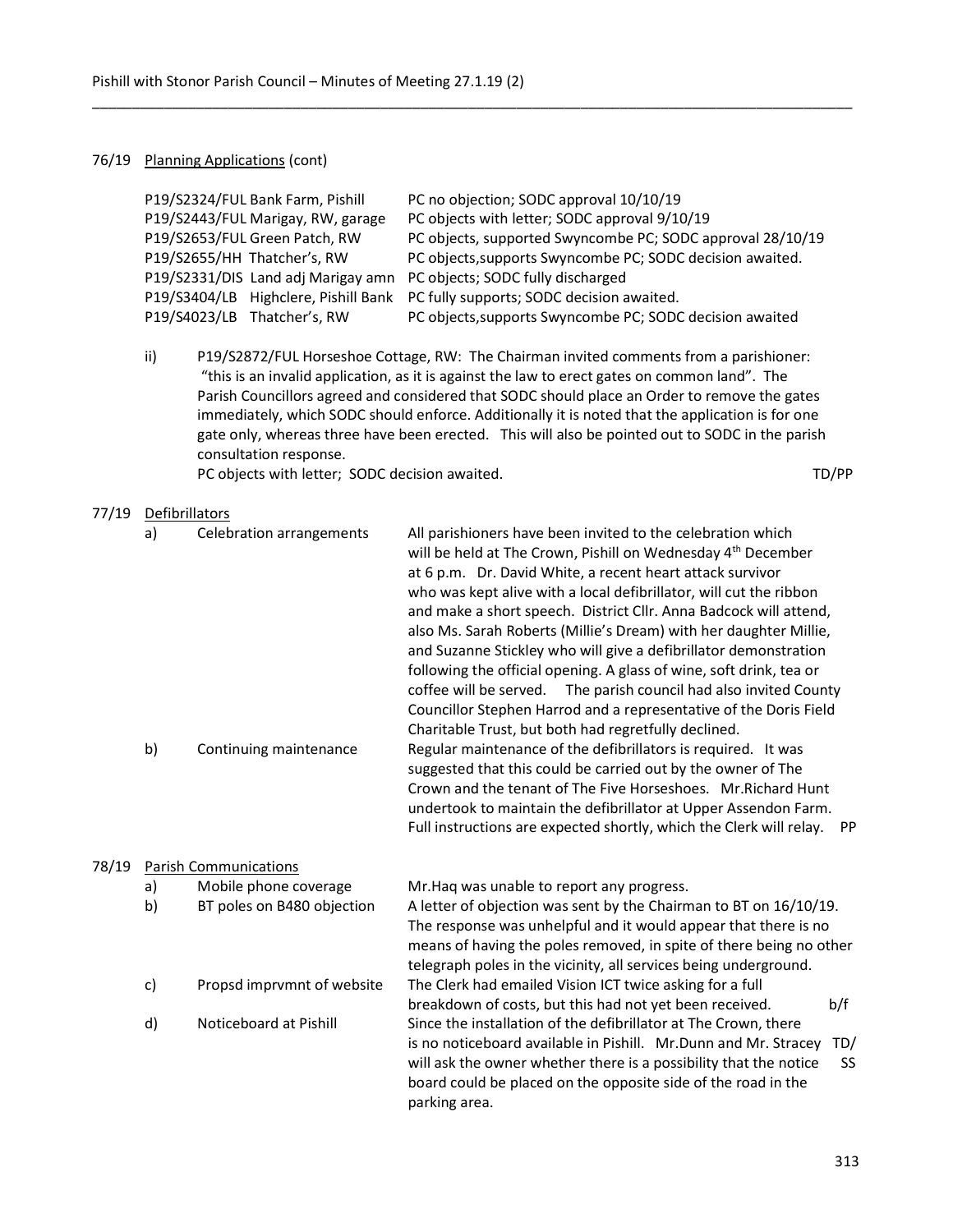| 79/19 | Roads                              |                               |                                                                                                                                                                                                                                                                                                                                                                 |           |  |  |
|-------|------------------------------------|-------------------------------|-----------------------------------------------------------------------------------------------------------------------------------------------------------------------------------------------------------------------------------------------------------------------------------------------------------------------------------------------------------------|-----------|--|--|
|       | a)                                 | B480                          | Still in poor repair in places. Clerk to contact OCC again.                                                                                                                                                                                                                                                                                                     | PP        |  |  |
|       | b)                                 | Replacement 30 mph signs      | A parishioner had contacted OCC Highways and some 30mph<br>signs had been replaced.                                                                                                                                                                                                                                                                             |           |  |  |
|       | c)                                 |                               | Traffic mtg with Watlington PC Mr.Dunn had not heard anything further from Watlington Parish<br>Council                                                                                                                                                                                                                                                         | b/f       |  |  |
|       | d)                                 | Sign cleaning in parish       | The Clerk was asked to contact OCC again.                                                                                                                                                                                                                                                                                                                       | PP        |  |  |
|       | e)                                 | <b>Ditches</b>                | The ditches along Balham's Lane and opposite 100 Hills<br>Vineyard need clearing. The Clerk will contact OCC to                                                                                                                                                                                                                                                 |           |  |  |
|       |                                    |                               | request that they take action.                                                                                                                                                                                                                                                                                                                                  | PP        |  |  |
|       | f)                                 | Snow clearance                | Mr. Collett requested that any snow clearance should be<br>continued from Maidensgrove up to the B481 junction at<br>Russells Water. Agreed unanimously. Clerk to contact                                                                                                                                                                                       | PP        |  |  |
|       |                                    |                               | DRC contracting.                                                                                                                                                                                                                                                                                                                                                |           |  |  |
| g)    |                                    | Swale ditch in Stonor Park    | This has not been properly finished. The Clerk had contacted<br>OCC for action, but had been informed on 20/11/19 by Mr. Matt<br>Archer (Communities) that 'the team is very busy at the moment'.<br>The liner is not fixed and a replacement liner may be required; the<br>pond generally is looking very unsatisfactory. The Clerk will contact<br>OCC again. | PP        |  |  |
| 80/19 | <b>Commons Report</b>              |                               |                                                                                                                                                                                                                                                                                                                                                                 |           |  |  |
|       | a)                                 | Gated footpath at Ruslls Wtr  | See 76/19 (ii)                                                                                                                                                                                                                                                                                                                                                  |           |  |  |
|       | b)                                 | Missing notices at Maidnsgrve | Mr. Hunt reported that these had been replaced.                                                                                                                                                                                                                                                                                                                 |           |  |  |
|       | c)                                 | Comrcial dog walking Mgve     | Nothing to report                                                                                                                                                                                                                                                                                                                                               |           |  |  |
|       | d)                                 | Driving on commons            | Currently serious. Vehicles have been seen frequently and<br>tracks are very visible. The Clerk will remind parishioners that<br>it is permissible to dial '999' to report such activity.                                                                                                                                                                       | PP        |  |  |
|       | e)                                 | Driving on fields             | See above                                                                                                                                                                                                                                                                                                                                                       |           |  |  |
| 81/19 |                                    | <b>Footpaths Report</b>       | Nothing to report                                                                                                                                                                                                                                                                                                                                               |           |  |  |
| 82/19 |                                    | Neighbourhood Watch proposal  | The Clerk will contact parishioners in the new year.                                                                                                                                                                                                                                                                                                            | PP        |  |  |
| 83/19 | <b>Refuse and Waste Management</b> |                               | Nothing to report                                                                                                                                                                                                                                                                                                                                               |           |  |  |
| 84/19 | <b>Administration</b>              |                               |                                                                                                                                                                                                                                                                                                                                                                 |           |  |  |
|       | a) Parish Council Standing Orders  |                               | Mr. Collett and the Clerk had received the NALC Standing<br>Order template, which had been modified and emailed to all<br>Parish Councillors. The updated Parish Council Standing<br>Orders were accepted unanimously and duly signed by the<br>Chairman and Clerk. They replace the 1987 version currently                                                     |           |  |  |
|       | b) Clerk's Contract                |                               | used.<br>The Clerk's Contract is currently being assessed and will be                                                                                                                                                                                                                                                                                           |           |  |  |
|       |                                    |                               | finalised before the next meeting.                                                                                                                                                                                                                                                                                                                              | RC/PP     |  |  |
| 85/19 | VE Day remembrance May 2020        |                               | Arrangements for the VE Remembrance Day were discussed<br>and it was agreed unanimously that the Parish Council should<br>support the efforts being made by the Russells Water Village<br>Hall Committee. Clerk to inform the Chairman of the Village<br>Hall Committee, Mr. Adrian de Segundo.                                                                 | <b>PP</b> |  |  |

\_\_\_\_\_\_\_\_\_\_\_\_\_\_\_\_\_\_\_\_\_\_\_\_\_\_\_\_\_\_\_\_\_\_\_\_\_\_\_\_\_\_\_\_\_\_\_\_\_\_\_\_\_\_\_\_\_\_\_\_\_\_\_\_\_\_\_\_\_\_\_\_\_\_\_\_\_\_\_\_\_\_\_\_\_\_\_\_\_\_\_\_\_\_\_